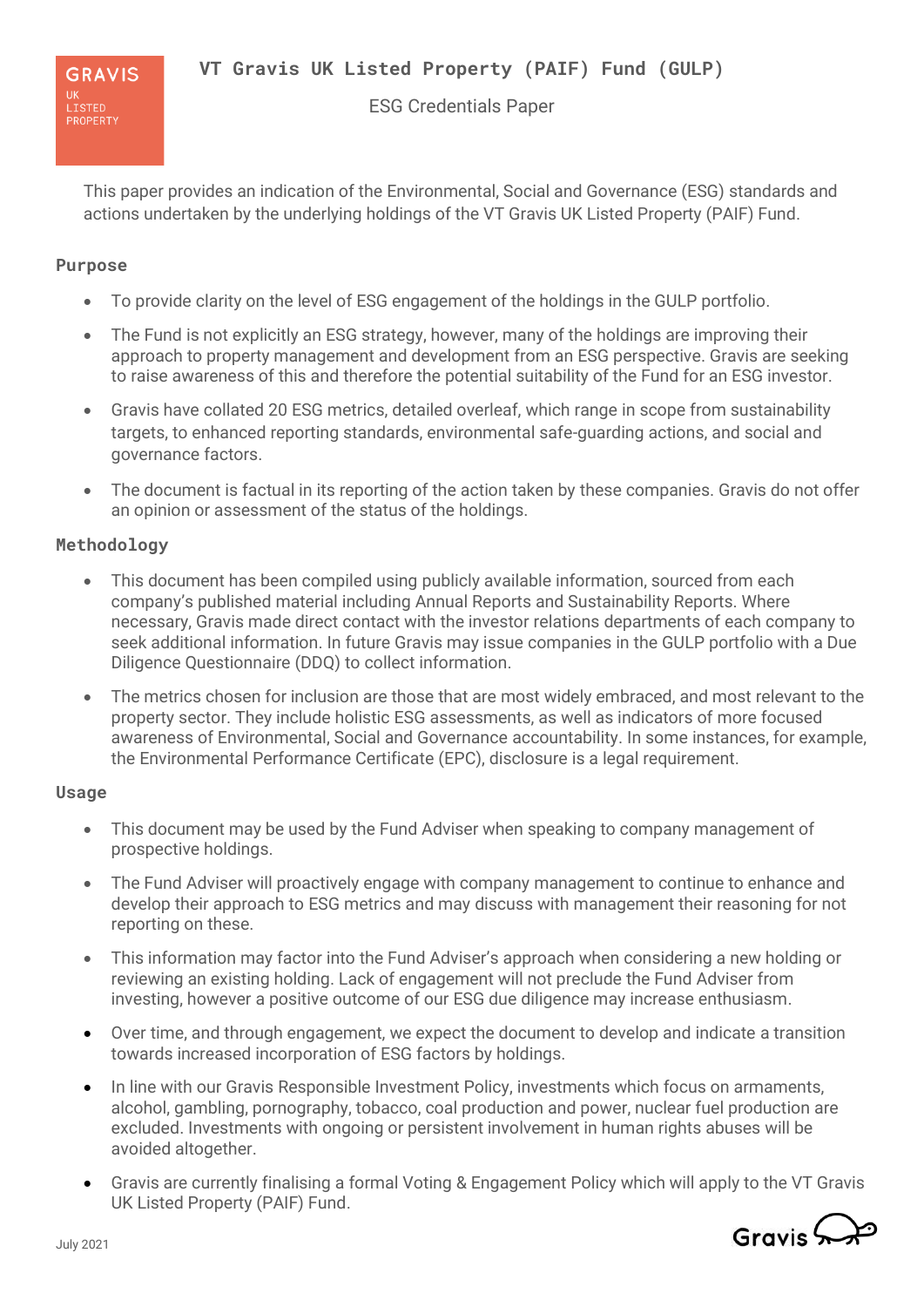## **ESG ratings, memberships and reporting standards**

| ESG ratings, memberships and reporting standards |                                                                                                                                                                                                                                                       |                                     |                          |                             |                           |                       |                   |             |             |                    |            |                      |                           |                                  |                        |                                    |                                  |                                 |                                                   |                        |                       |                         |                                 |                                   |                       |                                       |
|--------------------------------------------------|-------------------------------------------------------------------------------------------------------------------------------------------------------------------------------------------------------------------------------------------------------|-------------------------------------|--------------------------|-----------------------------|---------------------------|-----------------------|-------------------|-------------|-------------|--------------------|------------|----------------------|---------------------------|----------------------------------|------------------------|------------------------------------|----------------------------------|---------------------------------|---------------------------------------------------|------------------------|-----------------------|-------------------------|---------------------------------|-----------------------------------|-----------------------|---------------------------------------|
| Holding                                          | Development                                                                                                                                                                                                                                           | Trend                               | Sustainability<br>Policy | Sustainability<br>Reporting | Sustainability<br>Targets | Disclosure Standards  |                   |             |             | <b>EPC Ratings</b> |            | Environmental Impact |                           |                                  |                        |                                    |                                  |                                 |                                                   | Social                 |                       |                         |                                 | Governance                        |                       |                                       |
|                                                  |                                                                                                                                                                                                                                                       |                                     |                          |                             |                           | EPRA<br>sBPR          | GRI<br>Reporting  | TCFD        | GRESB       | >50% A-B           | >50% A-C   | BREEAM               | Rating                    | Energy<br>Efficiency<br>Measures | Emissions<br>Reporting | Energy<br>Consumption<br>Reporting | Producing<br>Renewable<br>Energy | Purchase<br>Renewable<br>Energy | Net Zero Targets                                  | Diversity<br>Reporting | Female<br>Employees % | Gender Pay<br>Reporting | Health &<br>Safety<br>Reporting | <b>Board Gende</b><br>Diversity % | Board<br>Independence | Board Members<br>Tenure <9 Years<br>% |
| Holding 1                                        | Yes                                                                                                                                                                                                                                                   | Digitalisation                      | Yes                      | Yes                         | <b>Yes</b>                | Yes                   | Yes               | <b>Yes</b>  | Yes         | <b>No</b>          | Yes        | Yes                  | Very Good                 | Yes                              | Yes                    | Yes                                | Yes                              | Yes                             | Yes                                               | <b>Yes</b>             | 49%                   | <b>Yes</b>              | Yes                             | 36%                               | 73%                   | 91%                                   |
| Holding <sub>2</sub>                             | Yes                                                                                                                                                                                                                                                   | <b>Generation Rent</b>              | <b>Yes</b>               | Yes                         | Yes                       | Yes                   | Yes               | Yes         | Yes         | <b>No</b>          | Yes        | Yes                  | Excellent                 | Yes                              | <b>Yes</b>             | Yes                                | Yes                              | <b>Yes</b>                      | Yes                                               | Yes                    | 46%                   | <b>Yes</b>              | Yes                             | 30%                               | 70%                   | 80%                                   |
| Holding 3                                        | Yes                                                                                                                                                                                                                                                   | Generation Rent                     | Yes                      | Yes                         | Inherent                  | Yes                   | No                | n progres:  | No          | No.                | Yes        | Yes                  | No stated target          | Yes                              | Yes                    | Yes                                | Yes                              | Yes                             | Yes                                               | Yes                    | 56%                   | Yes                     | Yes                             | 33%                               | 83%                   | 100%                                  |
| Holding 4                                        | Yes                                                                                                                                                                                                                                                   | Digitalisation                      | Yes                      | Yes                         | Yes                       | Yes                   | Yes               | Yes         | Yes         | Yes                | Yes        | Yes                  | Very Good                 | Yes                              | Yes                    | Yes                                | Yes                              | Yes                             | Yes                                               | Yes                    | 47%                   | Yes                     | Yes                             | 40%                               | 100%                  | 100%                                  |
| Holding 5                                        | Yes<br>Yes                                                                                                                                                                                                                                            | Ageing population                   | Yes                      | Yes<br>Yes                  | Yes                       | Yes                   | No                | Yes<br>Yes  | No<br>No    | No<br><b>No</b>    | Yes<br>No  | Yes<br>Yes           | Very Good                 | Yes<br>Yes                       | Yes<br>Yes             | Yes<br>Yes                         | Yes                              | Yes                             | In progress                                       | Yes                    | 53%<br>32%            | N/A                     | <b>No</b><br>Yes                | 56%<br>25%                        | 78%                   | 89%<br>88%                            |
| Holding 6<br>Holding 7                           | Yes                                                                                                                                                                                                                                                   | Digitalisation<br>Ageing population | In progress<br>Yes       | Yes                         | Yes<br>Yes                | Yes<br>In progress    | In progress<br>No | In progress | Yes         | <b>No</b>          | Yes        | Yes                  | Very Good<br>Very Good    | Yes                              | Yes                    | Yes                                | In progress<br>Yes               | Yes<br>In progress              | Carbon reduction target<br>Carbon reduction targe | Yes<br>Yes             | 46%                   | Yes<br>N/A              | Yes                             | 17%                               | 75%<br>67%            | 83%                                   |
| Holding 8*                                       | No                                                                                                                                                                                                                                                    | Generation Rent                     | <b>Yes</b>               | Yes                         | <b>Yes</b>                | Yes                   | No                | n progress  | Yes         | <b>Yes</b>         | Yes        | Yes                  | Excellent                 | Yes                              | Yes                    | Yes                                | Yes                              | No                              | Carbon reduction target                           | Yes                    | 57%                   | <b>Yes</b>              | Yes                             | 40%                               | 100%                  | 100%                                  |
| Holding 9                                        | Yes                                                                                                                                                                                                                                                   | Digitalisation                      | <b>Yes</b>               | Yes                         | Yes                       | Yes                   | Yes               | Yes         | Yes         | Yes                | Yes        | Yes                  | Very Good                 | Yes                              | Yes                    | Yes                                | Yes                              | Yes                             | Yes                                               | Yes                    | 45%                   | Yes                     | Yes                             | 33%                               | 56%                   | 56%                                   |
| Holding 10                                       | No                                                                                                                                                                                                                                                    | Digitalisation                      | <b>Yes</b>               | Yes                         | Inherent                  | Yes                   | No                | Yes         | Yes         | <b>Yes</b>         | <b>Yes</b> | Yes                  | Very Good                 | Yes                              | Yes                    | Yes                                | Yes                              | <b>Yes</b>                      | Yes                                               | <b>Yes</b>             | 45%                   | N/A                     | Yes                             | 33%                               | 78%                   | 67%                                   |
| Holding 11                                       | Yes                                                                                                                                                                                                                                                   | Urbanisation                        | <b>Yes</b>               | Yes                         | Yes                       | Yes                   | No                | Yes         | Yes         | N/A                | Yes        | Yes                  | Excellent                 | Yes                              | Yes                    | Yes                                | Yes                              | Yes                             | Yes                                               | Yes                    | 56%                   | N/A                     | Yes                             | 44%                               | 78%                   | 78%                                   |
| Holding 12                                       | No                                                                                                                                                                                                                                                    | Digitalisation                      | Yes                      | In progress                 | <b>No</b>                 | Yes                   | No                | <b>No</b>   | No          | No.                | Yes        | Yes                  | No stated target          | Yes                              | N/A                    | N/A                                | <b>No</b>                        | No.                             | In review                                         | N/A                    | N/A                   | N/A                     | N/A                             | 17%                               | 67%                   | 100%                                  |
| Holding 13                                       | No                                                                                                                                                                                                                                                    | Digitalisation                      | Yes                      | Yes                         | Inherent                  | Yes                   | No                | Yes         | In progres  | <b>No</b>          | Yes        | <b>No</b>            | <b>No</b>                 | Yes                              | Yes                    | Yes                                | In progress                      | progress                        | In progress                                       | N/A                    | N/A                   | N/A                     | N/A                             | 33%                               | 67%                   | 100%                                  |
| Holding 14                                       | No                                                                                                                                                                                                                                                    | Digitalisation                      | Yes                      | Yes                         | Inherent                  | Yes                   | No                | Yes         | No          | No.                | <b>No</b>  | N/A                  | No stated target          | Yes                              | Yes                    | Yes                                | Yes                              | Yes                             | No                                                | Yes                    | 53%                   | N/A                     | Yes                             | 22%                               | 56%                   | 100%                                  |
| Holding 15                                       | Yes                                                                                                                                                                                                                                                   | Ageing population                   | In progress              | No                          | Inherent                  | No                    | No                | No          | No          | Yes                | Yes        | <b>No</b>            | <b>No</b>                 | Yes                              | N/A                    | N/A                                | No                               | No                              | No                                                | N/A                    | N/A                   | N/A                     | N/A                             | 40%                               | 100%                  | 100%                                  |
| Holding 16                                       | Yes                                                                                                                                                                                                                                                   | Diversified                         | Yes                      | In progress                 | In progress               | progress              | No                | Yes         | In progress | Yes                | Yes        | Yes                  | Very Good                 | In progress                      | N/A                    | N/A                                | No                               | No                              | In review                                         | N/A                    | N/A                   | N/A                     | N/A                             | 40%                               | 100%                  | 100%                                  |
| Holding 17                                       | Yes                                                                                                                                                                                                                                                   | Urbanisation                        | Yes                      | Yes                         | Yes                       | Yes                   | Yes               | Yes         | Yes         | No                 | Yes        | Yes                  | <b>Excellent/Very Goo</b> | Yes                              | Yes                    | Yes                                | Yes                              | Yes                             | Yes                                               | Yes                    | 36%                   | N/A                     | Yes                             | 42%                               | 58%                   | 67%                                   |
| Holding 18                                       | No                                                                                                                                                                                                                                                    | Generation Rent                     | <b>No</b>                | Yes                         | No                        | No                    | No                | progres     | No          | N/A                | N/A        | N/A                  | No stated target          | Yes                              | Yes                    | <b>No</b>                          | No                               | Yes                             | No                                                | Yes                    | 62%                   | N/A                     | <b>No</b>                       | 40%                               | 40%                   | 60%                                   |
| Holding 19                                       | No                                                                                                                                                                                                                                                    | Ageing population                   | <b>Yes</b>               | Yes                         | Inherent                  | Yes                   | No                | progres     | No          | No                 | Yes        | N/A                  | No stated target          | Yes                              | N/A                    | N/A                                | In progress                      | n progress                      | In review                                         | N/A                    | N/A                   | N/A                     | N/A                             | 40%                               | 80%                   | 100%                                  |
| Holding 20                                       | Yes                                                                                                                                                                                                                                                   | Urbanisation                        | <b>Yes</b>               | Yes                         | Inherent                  | Yes                   | Yes               | Yes         | Yes         | Yes                | Yes        | Yes                  | Excellent                 | Yes                              | Yes                    | Yes                                | No                               | Yes                             | Carbon reduction targe                            | Yes                    | 54%                   | N/A                     | Yes                             | 25%                               | 63%                   | 75%                                   |
| Holding 21                                       | Yes                                                                                                                                                                                                                                                   | Digitalisation                      | Yes                      | Yes                         | Yes                       | Yes<br>N <sub>0</sub> | No                | No          | Yes         | N/A                | N/A        | Yes                  | Very Good                 | Yes                              | Yes                    | Yes                                | Yes                              | In progress                     | Yes                                               | Yes                    | 53%                   | Yes                     | Yes<br>Ves                      | 25%                               | 100%                  | 100%                                  |
| Holdina 22                                       | Yes                                                                                                                                                                                                                                                   | <b>Generation Rent</b>              | <b>Yes</b>               | Yes                         | <b>Yes</b>                |                       | No                | <b>No</b>   | <b>No</b>   | N/A                | N/A        | <b>Yes</b>           | <b>Verv Good</b>          | <b>Yes</b>                       | Yes                    | N <sub>c</sub>                     | Yes                              | <b>Yes</b>                      | In review                                         |                        | 44%                   | <b>No</b>               |                                 | 20%                               | 60%                   | 100%                                  |
|                                                  | *Holding 8 data as at end of June 2020<br>Development: This indicates whether the holding develops new properties itself<br><del>e</del> television termine in the contract of the second contract of the termine in the second termine of the second |                                     |                          |                             |                           |                       |                   |             |             |                    |            |                      |                           |                                  |                        |                                    |                                  |                                 |                                                   |                        |                       |                         |                                 |                                   |                       |                                       |

Trend: Portfolio trend; digitalisation, ageing population, generation rent, urbanisation (please note diversified in this instance refer to those which are exposed to multiple key portfolio trends)





**Summary Information Energy Performance Certificate Breakdown**



GULP rated portfolio A+-B 49%

England and Wales non-domestic property A+-B rated 11%\* GULP rated portfolio A+-C 78%

England and Wales non-domestic property A+-C rated 38%\* \*Source: Ministry of Housing Communities and Local Government

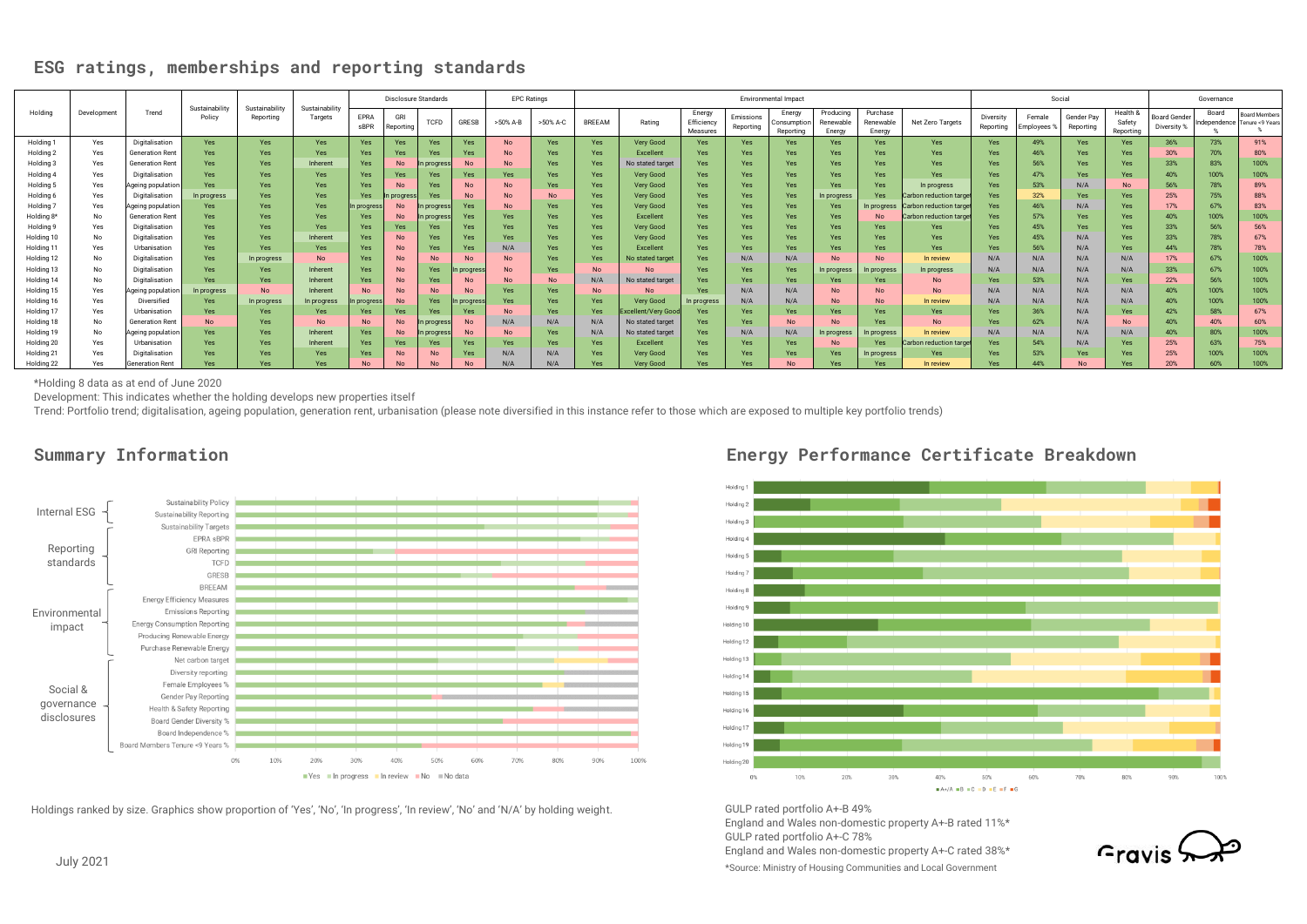#### **Key Terms**























Renewable energy purchasing

Renewable energy

Emissions & energy consumption reporting

Sustainability targets The implementation of sustainability targets to provide a framework for ESG activities. These targets can include a commitment to the provision of renewable energy, a focus on providing critical infrastructure, a desire to reduce environmental impact, or a commitment to a diverse workforce.

> EPRA sBPR (European Public Real Estate Association Sustainability Best Practices Recommendations) are intended to raise the standards and consistency of sustainability reporting for listed real estate companies across Europe.

Global Reporting Initiative (GRI) is the independent international organization – headquartered in Amsterdam with regional offices around the world – that helps businesses, governments and other organizations understand and communicate their sustainability impacts.

TCFD (Task Force on Climate-Related Financial Disclosures) is a voluntary organisation which aims to develop consistent climate-related financial risk disclosures. The Task Force will consider the physical, liability and transition risks associated with climate change and what constitutes effective financial disclosures across industries.

GRESB (formerly known as the Global Real Estate Sustainability Benchmark) assesses and benchmarks the ESG performance of real assets, providing standardized and validated data to the capital markets. GRESB® and the related logo are trademarks owned by GRESB BV and are used with permission.

An EPC (Energy Performance Certificate) is required for properties when constructed, sold or let. The MEES (Minimum Energy Efficiency Standard) restricts buildings with a rating of lower than E from being leased or released. The Government's preferred trajectory is that all commercial rented buildings achieve a MEES of EPC B by 2030.

BREEAM (Building Research Establishment Environmental Assessment Method) is the world's leading sustainability assessment method for masterplanning projects, infrastructure and buildings. It recognises and reflects the value in higher performing assets across the built environment lifecycle, from new construction to in-use and refurbishment. BREEAM does this through third party certification of the assessment of an asset's environmental, social and economic sustainability performance, using standards developed by BRE.

Energy efficiency The use of measures to reduce assets energy consumption, for example by transitioning to the use of LED lightbulbs.

> The installation of on-site renewable energy generation capacity, for example with the installation of solar panels on the roof of warehouse assets.

The purchasing of renewable energy to power assets under operational control and help achieve carbon neutrality, this can for example be done through Renewable Energy Credits.

The calculation and reporting of greenhouse gas emissions and energy consumption. Greenhouse gas emissions are often provided using scopes, providing a breakdown by scope 1, scope 2 and scope 2 emissions. Companies often target net zero by 2030 or 2050.